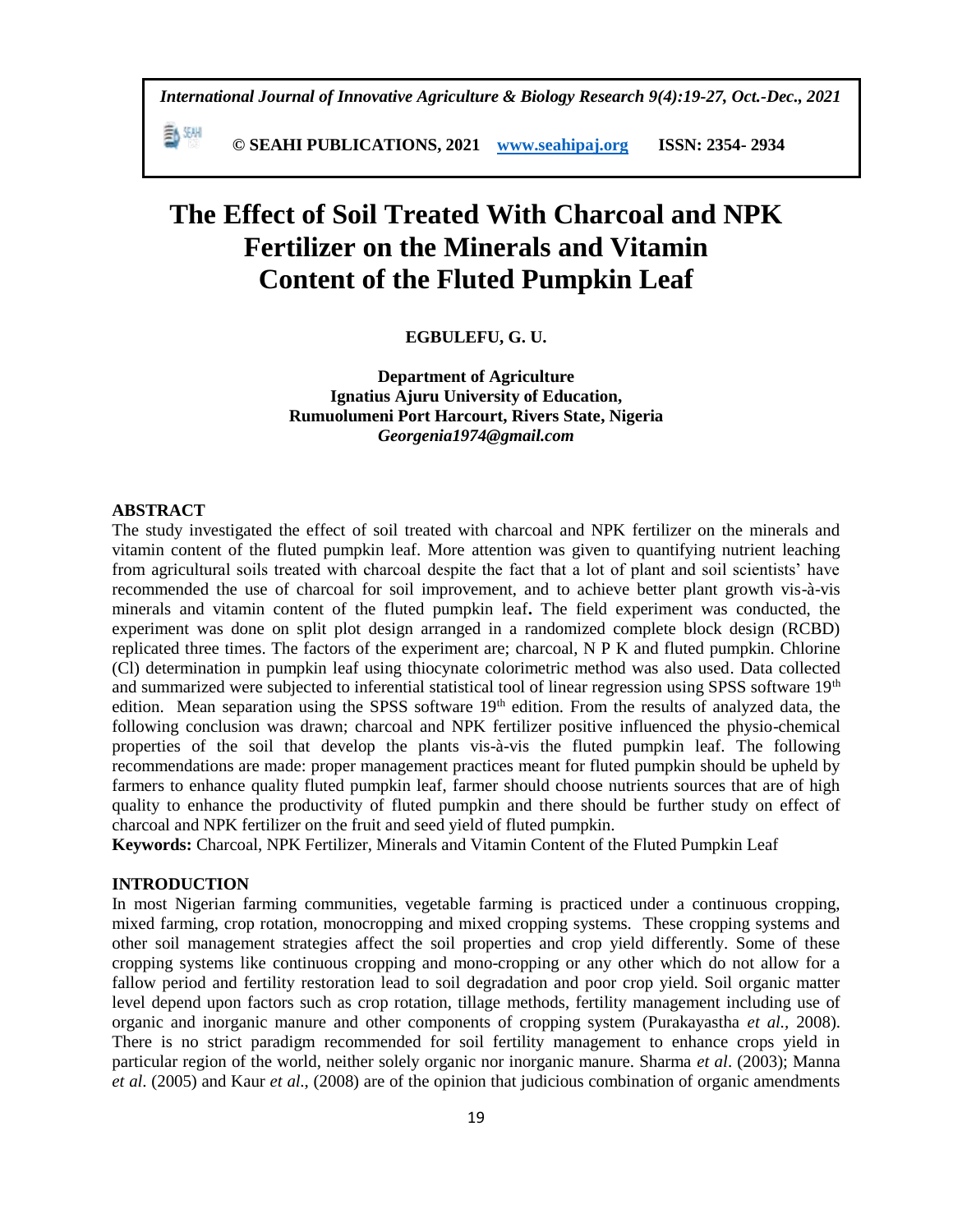and inorganic fertilizers is widely recognized strategy of integrated nutrient management to sustain agronomic productivity and improve soil fertility.

In view of the fact that fluted pumpkin (*Telfairia occidentalis*) is a nutrient demanding vegetable crop, soil nutrient depletion is expected under a continuous cropping system without any farm practices that replaces such nutrient (Oke *et al.*, 2015). Oloyede *et al*. (2013) reported that as a way of maintaining the soil productivity as to achieve the expected yield of fluted pumpkin crop, farmers in Nigeria have realized the need for the use of materials of organic origin which will serve as soil amendments. Maller *et al*. (2013) reported that photo assimilates production which is usually the resultant effect of transpiration and photo-energy interception is the responsibility of the plant leaves. According to Ndor *et al*, (2010), arable lands all over Nigeria have seen an alarming decline in soil productivity as a result of continuous agricultural practices without application of adequate restorative measures to revitalize the soil. It is on this background that charcoal and NPK 15:15:15 fertilizers are combined to stabilize the soil nutrient with the intent to increase the growth of fluted pumpkin (*Telfairia occidentalis*).

Farm system has to do with methods or strategies of cultivating crops and rearing of animals adopted by farmers. Concept of farming systems is relative and each method has major paradigms, merits and demerits. With the increase in the use of agricultural lands for the purpose of building other infrastructures, and with small lands left for the cultivation of crops farmers continue to farm continuously on a piece of land, plant growth , yield and quantity of soil are greatly reduced. After experiencing the continuous years of planting, the same species of crops or closely related species in the same land, there will low plant growth, serious disease and insect pest, yield reduction and quality deterioration phenomenon which is a result of continues cropping obstacle. The continuous cropping problem brought with it plant diseases, insect pests, decrease of plant resistance, decrease of yield and quality and even severe plant death. The reasons for the formation and aggravation of continuous cropping obstacles are complicated and various factors are interrelated and influenced to each other. According to Wang (2017) continuous cropping obstacle is the result of the cumbered effects of many factors in plant soil system including soil infection diseases, physical and chemical deterioration and so on. According to Hou (2016), continuous cropping of plants leads to the destruction of soil aggregate structure, soil composition, pore ventilation and deterioration of physical properties of soil. According to him soil physical properties are influenced by many factors such as climate, biology, topography, parent material and time, tillage and cultivation measures. A large number of studies as reported by Guoyin *et al*, (2012), have shown that because of the partial depletion of soil nutrients continuous cropping causes uneven changes in soil nutrients, and hence directly affects the normal growth and development of the next crop. The study of Salvia Miltiorrhiza and Alonite as reported by Zhuang *et al*, (2015) showed that the acidic substances secreted by its roots affected the soil microbial community especially the number of fungi. To them, continuous cropping of medicinal plants has a great influence on soil enzyme activity and microbial flora in rhizosphere soil which may be one of the main reasons for the continuous cropping obstacle. Evils of continuous cropping can be prevented and avoided using the following preventive measures as reported by Wang (2017). These include as follows:

- a) Reasonable rotation Rotation is an important measure used in restoring soil fertility, reduction of diseases insects' pest and removal of continuous copping obstacles of pants. Crops are rotated with a specified period to ensure that soil nutrient is replenished.
- b) Soil sterilization one of the important ways to overcome continuous cropping obstacles is the soil sterilization, especially for plant soil borne diseases, exacerbation of continuous copping. Chemical fumigation is a commonly used method of soil sterilization.
- c) Addition of beneficial micro-organisms or nutrients supplementing and adding beneficial micro organisms' or nutrients in the continuous cropping obstacle of plants is often the results of synergistic effects of many factors. It is difficult to achieve good governance effect by adopting the above single prevention and cure measures. Wang (2017) reported that at present, the comprehensive measures – such as physical measures, chemical measures and agronomic measures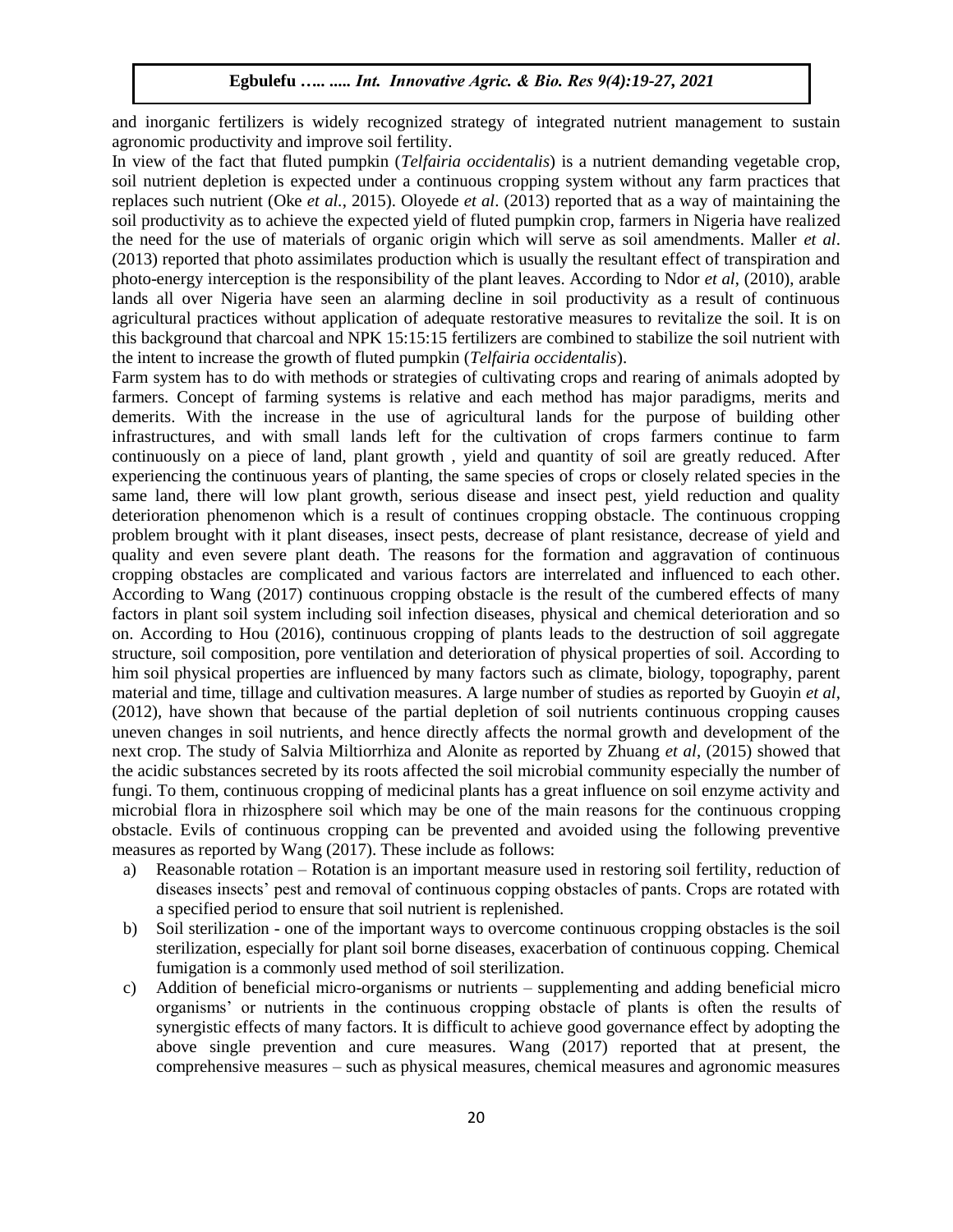are adopted to deal with the continuous cropping soil with the intent to achieving good results of improving the continuous cropping obstacles of the soil.

#### **Charcoal and Plant Growth**

Charcoal works as a highly effective slow release fertilizer. According to Keller (2017), the type of charcoal used, however, is important; emphasizing that natural charcoal formed from biomasses such as wood will give the best results. This natural charcoal from natural alternative outlets or made by slow burning wood will release vital nutrients into the soil aiding the growth of plants (Keller, 2017). The importance of charcoal dates back to its use as fuel for cooking and steam engines etc. However, Glaser *et al,* (2001), reported that charcoal apart from its primary function as fuel, it has long ago been used as a soil improver in many parts of the world. But Nishio and OKano (1991) reported that only recently was the application of charcoal to the soil practiced. According to Ogawa and Okimori (2010), the effects of charcoal vary according to the raw materials, production methods and types of charcoal and the period of its application to the soil. For them bio-char shows a positive effect on certain physical, chemical and biological properties of soils. Laird et al. (2010), reported the advantages of charcoal, emphasizing that because charcoal been a porous material with high water and air retention capacities, its addition to agricultural soils leads to increases in water holding capacity and decreases in nutrient leaching. Steiner et al, (2007) reported that less attention was given to quantifying nutrient leaching from agricultural soils treated with charcoal despite the fact that a lot of plant and soil scientists' have recommended the use of charcoal for soil improvement, and to achieve better plant growth.

According to Steiner *et al, (*2007), a review of literature showed no previous comparative study of the most suitable quantity of charcoal grains to simultaneously promote plant growth and reduce nutrient leaching. Major *et al* (2009), nutrient leaching and retention of agricultural land is greatly influenced by soil texture. Ketterings and Bigham (2000), reported that charcoal addition to the soil have positive effect on soil properties and enhance soil fertility and productivity. For Glaser *et al,* (2002), increased soil acidity pH, addition of free bases such as ca, k, and mg and enhancement of the cation exchange capacity showed that added charcoal is not only a soil conditioner but also acts as a fertilizer. In addition, putting charcoal to the soil will positively affect seed germination, crop growth and yields (Ketterings and Bigham 2000). Glaser *et al*, (2002), in a recent review demonstrated that crop yields can be increased when chemical is added to the soil especially in the tropics. The significance of charcoal to plant growth is so much that apart from increasing the amount of water a soil can hold and improvement to soil acidity (pH) so that plants can get more nutrients from the soil, evidences show that charcoal which has tiny pores that looks like sponge can equally absorbs pesticides and chemicals secreted from the roots of anxious weeds and enhance special fungi that infect a plant root and assist the plant to get more nutrient from the soil. Notwithstanding, the present study dealt with the effect of soil treated with charcoal and NPK fertilizer on the minerals and vitamin content of the fluted pumpkin leaf.

### **Statement of the Problem**

It becomes necessary to find ways that its production will be increased in order to meet up with the increased demand for its products. To increase the growth yield of fluted pumpkin, there are the needs for the stabilization of soil nutrients through the application of charcoal as soil amendment and NPK fertilizer to the soil. In Rivers State the problem of soil nutrients lost through nutrients uptake by crops is usually compounded by leaching and erosion due heavy and excessive rainfall. Nottidge *et al*. (2005) asserted that the use of inorganic fertilizer has not been able to sustain high productivity due to increase in soil acidity; nutrient leaching and degradation of soil organic matter and physical conditions.

There was the need for the application of fertilizers to the soil for easy nutrient intake and seed development of fluted pumpkin. Both organic and inorganic fertilizers are involved. Ogbonna (2008) reported that release if nutrient is slow in organic and more lasting compared to the faster release of nutrients by inorganic fertilizers which are often lost rapidly by leaching in porous soils and heavy rainfall areas. The problem of this study therefore include; What is the effect of charcoal and NPK on soil physiochemical properties, growth of fluted pumpkin, and proximate composition of fluted pumpkin leaf. It is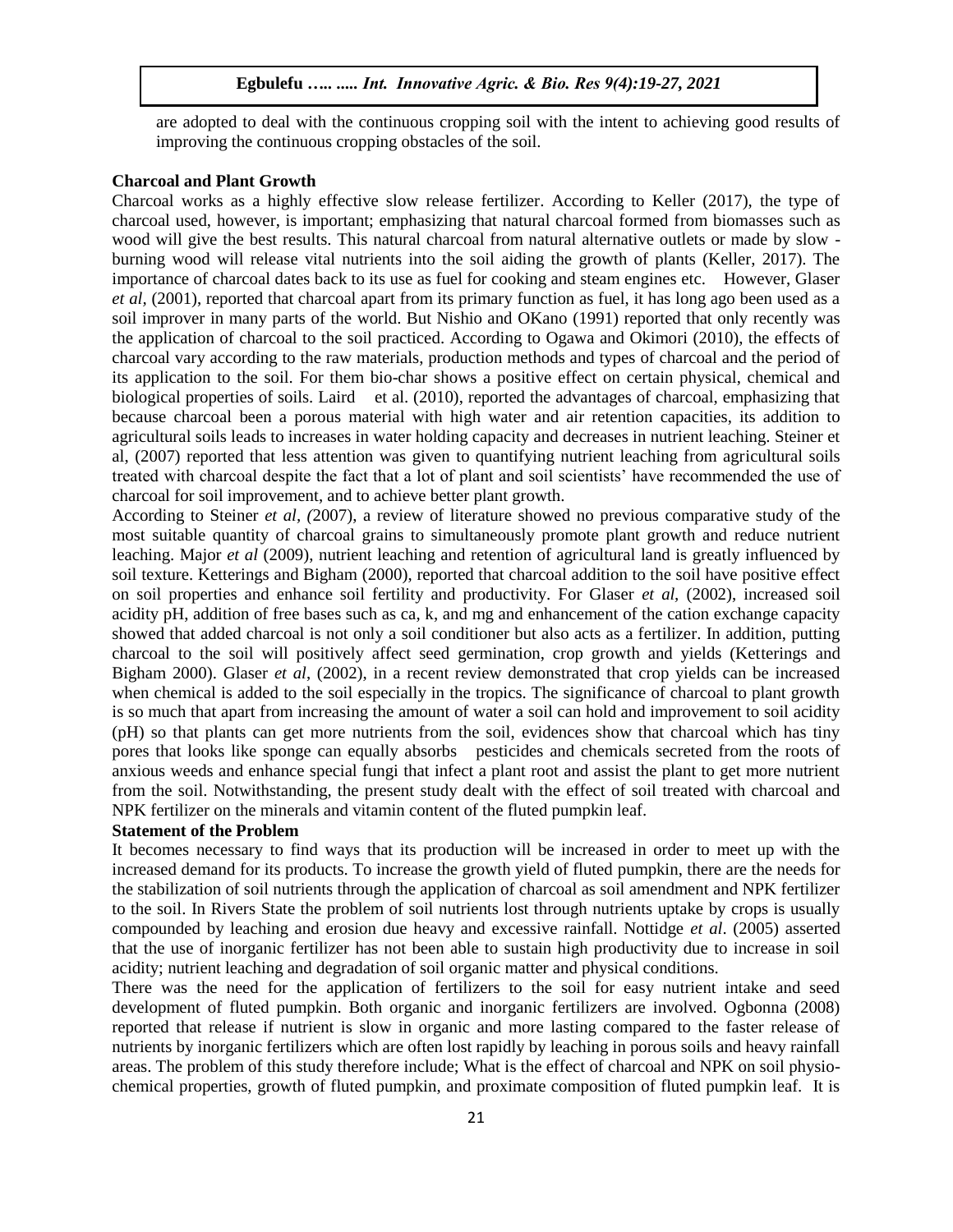also necessary to determine the best quantity of charcoal and NPK treatments as soil nutrients enhancers that will give the best growth yield of fluted pumpkin (*Telfairia occidentalis*) under continuous cropping.

# **Purpose of the study**

The purpose of the study is to investigate the effect of soil treated with charcoal and NPK fertilizer on the minerals and vitamin content of the fluted pumpkin leaf.

## **METHODOLOGY**

The field experiment was conducted, the experiment was done on split plot design arranged in a randomized complete block design (RCBD) replicated three times. The factors of the experiment are; charcoal, N P K and fluted pumpkin. The experiment shall be a split plot factorial experiment. The main plot shall be charcoal rates while the NPK rates shall be in split plot replicated three times in a randomized complete block design. Thus a 3\*5 factorial replicated three times to give to give 45 experimental units, 15 plots per block. The treatments were applied to fluted pumpkin and arranged as follows: Charcoal; a) Zero application 2 tons, b) 4 tons application of charcoal /16m<sup>2</sup> c) 6 tons application of charcoal /16m<sup>2</sup> d) 8 tons application of charcoal /16m<sup>2</sup> while NPK fertilizer are; a) zero application of NPK/ 16 m<sup>2</sup> b) 20 kg of NPK /16 m<sup>2</sup> c) 40 kg of NPK/ 16m<sup>2</sup>

# **Chlorine (Cl) determination in pumpkin leaf using thiocynate Colorimetric Method**

This method depends on the liberation by chloride ions from mercuric thiocyanate which is very largely dissociated. Thiocyanate then reacts with excess ferric iron to give red color. The method is primarily intended for water analysis and soil extracts but many also applied to total soil and plant materials after fusion of the sample with sodium carbonate. The substrate must be neutralized with  $H_2SO_4$ . Mineral soils – 0.005-0.05% and Plant materials -0.04-0.4%

**Reagents:** Chloride Standards

- 1. Standard (1ml=1mg Cl)- dissolve 1.6484g dry Nacl in water and dilute to 1 litre
- 2. Sodium Acetate –Acetic acid buffer. Dissolve 30g NaOAc 3H2O in 500ml water. Add 1ml glacial HOAc and dilute to 1 litre
- 3. Ferric Alum –Nitric acid reagent. Dissolve 30g Fe NH<sub>4</sub>(SO<sub>4</sub>)<sub>2</sub>. 12H<sub>2</sub>O in 350 ml H<sub>2</sub>O.Add 95ml conc. HNO3. Bring to boil , cool and filter .Dilute to 500ml
	- MercuricThiocyanate Solution
	- Suspend 0.5g Hg (SCN) in 250ml water. Stir for 12 hours at room temperature and filter.

### **Procedure**

Prepare the sample solution as ash solution and dilute to volume where appropriate. Water samples do not normally require prior treatment. Pipette 0-10ml standard into 50ml volumetric flask to give a range from 0-10mg cl. Add acid or soil extractant comparable to sample aliquots. Measure not more than 15ml sample solution into 50ml volumetric flask. From this pt treat standards and samples in the same way. Add 20ml buffer solution and mix. Add 10ml acid ferric alum solution and mix. Add 4ml mercuric thiocyanate reagent, dilute to volume and mix.

Measure the optical density at 460mm or with a green filter using water as a reference. Prepare a calibration curve from the standard solutions and use it to obtain MgCl in the sample aliquot. Carry out the blank determinations in the same ways and subtract where necessary.

Calculation:

If C=Mg Cl obtained from the graph then for:

Plants materials

 $Cl$  (%)= $C$ (mg) $\times$ solution volume (ml)

 $10 \times$ aliquot (ml) $\times$ sample wt (g)

Data collected and summarized were subjected to inferential statistical tool of linear regression using SPSS software  $19<sup>th</sup>$  edition. Mean separation using the SPSS software  $19<sup>th</sup>$  edition.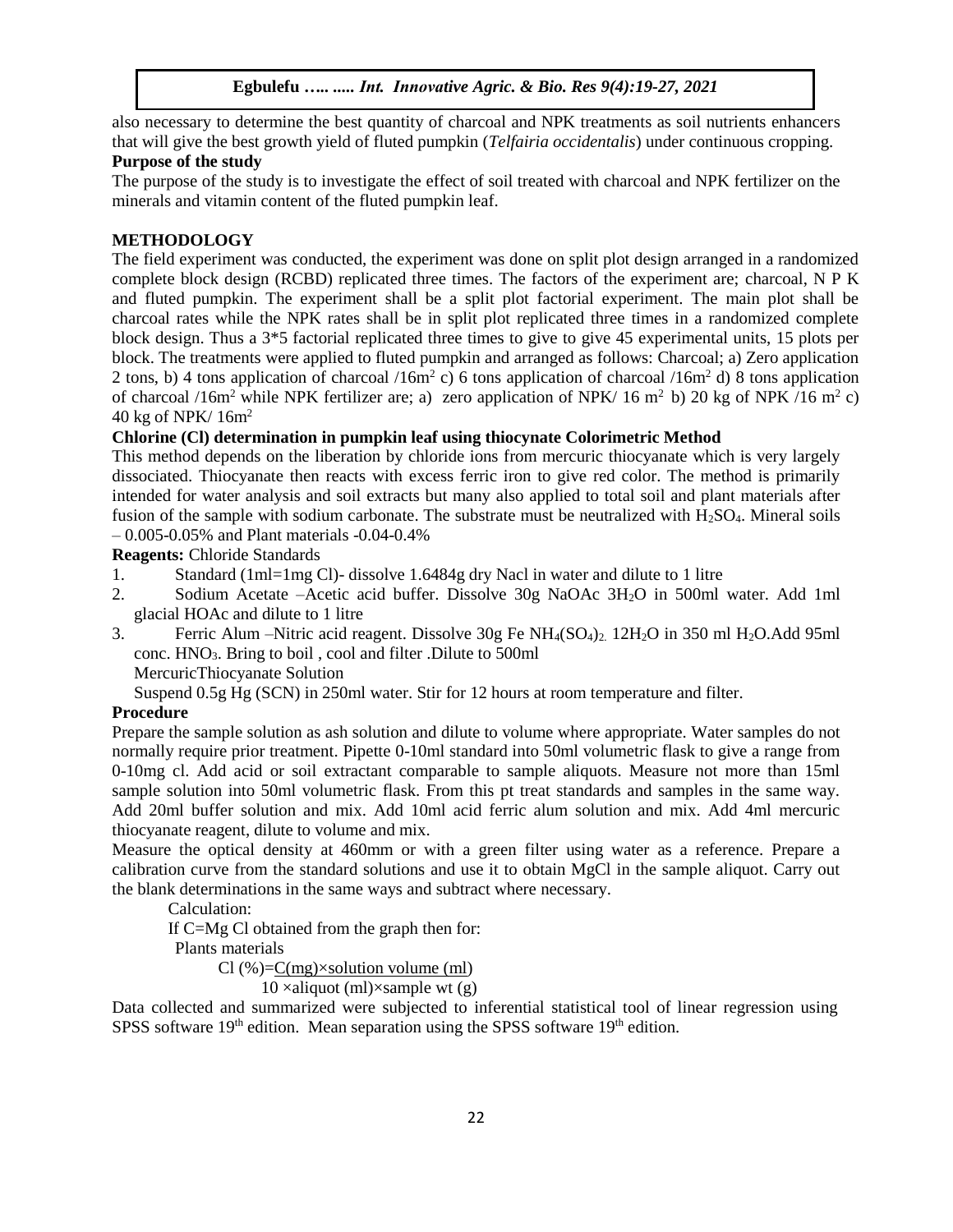# **RESULT AND DISCUSSION**

|                        |                    | <b>Season 1</b>   |                   |                    |                   |                   |                    | <b>Season 11</b>  |                   |                    |                   |                   |
|------------------------|--------------------|-------------------|-------------------|--------------------|-------------------|-------------------|--------------------|-------------------|-------------------|--------------------|-------------------|-------------------|
| Charcoal               | Protein            | Lipid             | Ash               | Moisture           | Fibre             | <b>CHO</b>        | Protein            | Liquid            | Ash               | Moist              | Fibre             | <b>CHO</b>        |
| Rates                  |                    |                   |                   |                    |                   |                   |                    |                   |                   |                    |                   |                   |
| 0Tonsha                | 13.26 <sup>b</sup> | 1.64 <sup>c</sup> | 4.53 <sup>a</sup> | 81.04 <sup>a</sup> | 3.29 <sup>a</sup> | 6.00 <sup>a</sup> | $13.50^{\rm a}$    | 1.67 <sup>a</sup> | 4.61 <sup>a</sup> | 79.68 <sup>a</sup> | 2.98 <sup>a</sup> | 4.95              |
|                        | $10.43^{b}$        | $0.53^{b}$        | 5.06 <sup>a</sup> | 86.44 <sup>a</sup> | 3.31 <sup>a</sup> | $6.28^{b}$        | $8.55^{\rm a}$     | $1.57^{\rm a}$    | 4.77 <sup>a</sup> | $82.65^{\circ}$    | $3.62^{\rm a}$    | 5.05              |
| 4                      | $8.65^{\rm a}$     | .37 <sup>a</sup>  | 5.53 <sup>a</sup> | 89.29a             | 3.29 <sup>a</sup> | $6.56^{b}$        | 8.38 <sup>a</sup>  | 1.71 <sup>a</sup> | 5.11 <sup>a</sup> | 83.08 <sup>a</sup> | $3.65^{\rm a}$    | 4.95              |
| 6                      | $8.65^{\rm a}$     | .35 <sup>a</sup>  | 5.67 <sup>a</sup> | $89.40^{\circ}$    | $3.32^{\rm a}$    | $5.94^{\rm a}$    | 8.03a              | 2.39 <sup>a</sup> | $4.94^{\rm a}$    | $88.40^{\circ}$    | 3.69 <sup>a</sup> | 3.68              |
| 8                      | 10.71 <sup>a</sup> | $1.35^{\rm a}$    | 5.60 <sup>a</sup> | $89.40^{\circ}$    | 3.29 <sup>a</sup> | 7.04 <sup>c</sup> | 10.01 <sup>a</sup> | 2.03 <sup>a</sup> | 4.30 <sup>a</sup> | 80.99a             | $3.49^{\rm a}$    | 4.40 <sup>a</sup> |
| $\rm SE$               | 2.07               | 0.059             | 042               | 1.94               | 0.42              | 0.719             | 2.927              | 0.256             | 0.95              | 0.447              | 0.311             | 1.762             |
| <b>NPK</b>             |                    |                   |                   |                    |                   |                   |                    |                   |                   |                    |                   |                   |
| $0$ Kgha <sup>-1</sup> | $5.94^{\rm a}$     | .39 <sup>a</sup>  | 5.29 <sup>a</sup> | 88.62 <sup>a</sup> | 3.29 <sup>a</sup> | $5.63^{\rm a}$    | $5.32^{\rm a}$     | 1.69              | $5.90^{\rm a}$    | 84.15 <sup>b</sup> | 2.99a             | $5.24^{\rm a}$    |
| 20                     | $13.95^{b}$        | .44 <sup>a</sup>  | 5.11 <sup>a</sup> | $84.5^{\rm a}$     | 3.38 <sup>a</sup> | 6.06 <sup>a</sup> | 12.26 <sup>b</sup> | 1.69 <sup>a</sup> | $4.35^{\rm a}$    | $77.72^{\rm a}$    | 3.02 <sup>a</sup> | 5.37 <sup>a</sup> |
| 40                     | 11.06 <sup>b</sup> | .58 <sup>a</sup>  | $5.47^{\rm a}$    | $86.11^{a}$        | $3,21^{\circ}$    | $7.45^{\rm b}$    | 11.51 <sup>b</sup> | 2.11 <sup>a</sup> | $4,72^{\rm a}$    | 84.11 <sup>b</sup> | 3.37 <sup>a</sup> | 5.29 <sup>a</sup> |
| <b>SE</b>              | 1.57               | 0.046             | 0.33              | . .50              | 0.18              | 0.56              | 1.65               | 0.22              | 0.72              | 0.35               | 1.37              | 0.241             |

*Mean with San = Super script is not significant P* $\geq$  0.05. *SE is standing error charcoal d = N and NPK = 8 total 22*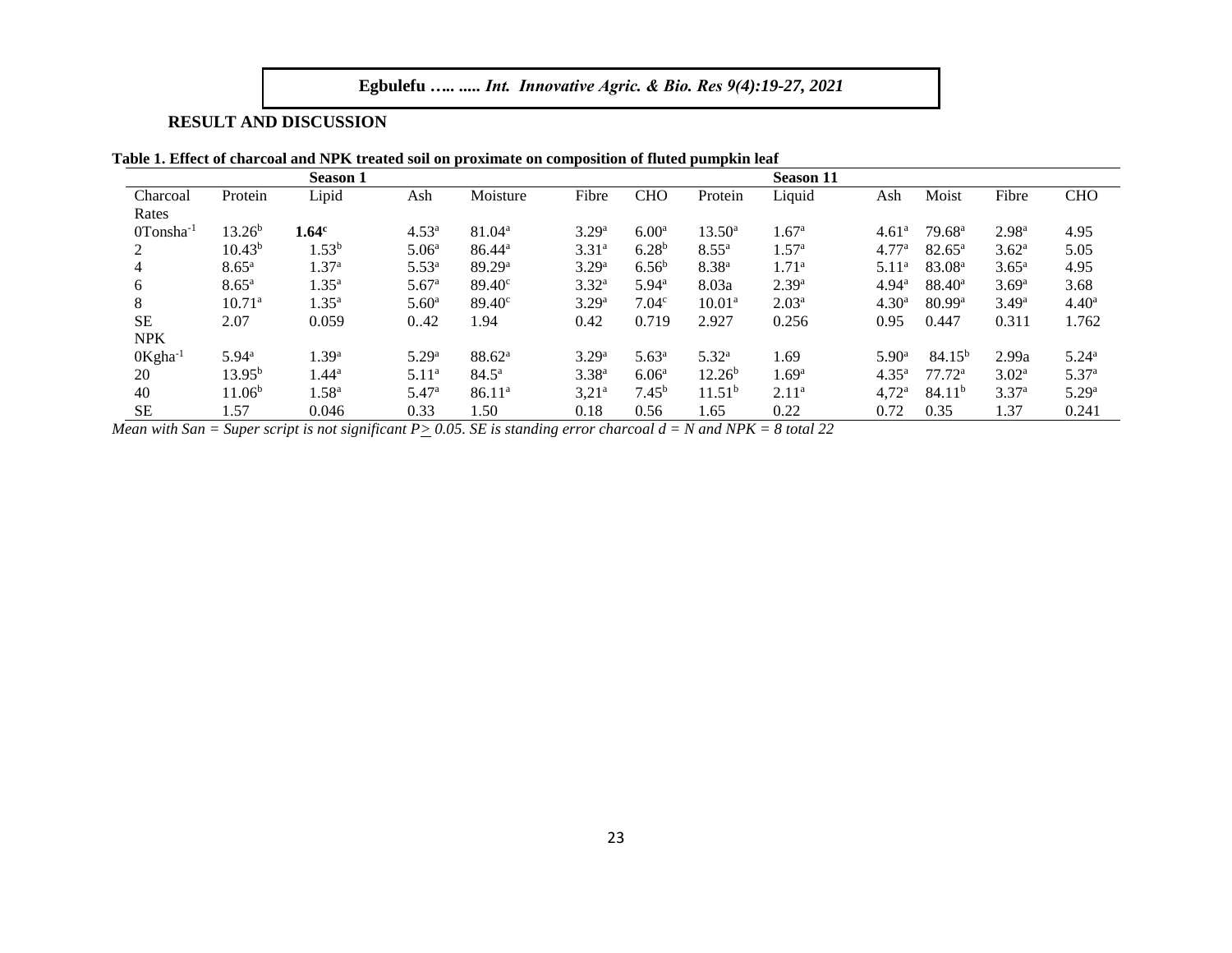The Table shows the effect of charcoal and NPK fertilizer on proximate composition of fluted pumpkin leaf. In the first growing season, protein for charcoal treated fluted pumpkin are 13.26, 10.57, 8.65, 8.05 and 10.71% for 0, 2, 4, 6 and 8tonsha<sup>-1</sup>. There is significant different among treatments. Lipid is 1.64, 1.53, 1.37, 1.35 and 1.46% for 0, 2, 4, 6 and 8 tons ha<sup>-1</sup>. There is significant different among treatments. Control differs from 2, 4, 6 and 8tonsha-1 of charcoal carbohydrate content are 6.00, 6.25, 6.56, 5.94 and 7.09 for 0, 2, 4, 6 and 8 tons ha<sup>-1</sup>of charcoal respectively. There is significant ( $p < 0.05$ ) difference among treatments. 0tonsha<sup>-1</sup> differs do not differ from 2, 6tonsha<sup>-1</sup> of charcoal but significantly different from and 8tons of charcoal. Ash of fluted pumpkin is 4.58, 5.06, 5.53, 5.67 and 5.60% for 0, 2, 4, 6 and 8tons ha<sup>-1</sup> of charcoal respectively. There is no significant ( $p < 0.05$ ) difference among treatments. It means that charcoal application does not influence the ash content of fluted pumpkin.

The moisture content recorded is 81.04, 86.44, 89.26, 89.40 and 89.69% for 0, 2, 4, 6 and 8tonsha-1 of charcoal respectively. There is significant (p< 0.05) difference among treatments. The moisture content of control differs from that 2, 4, 6 and 8tonsha-1 of charcoal treatments. 4, 6 and 8tonsha-1 of charcoal do not differ significantly from one another.

Fibre content of fluted pumpkin is 3.29, 3.31, 3.27, 3.32 and 3.29% for 0, 2, 4, 6 and 8 tons ha<sup>-1</sup>. There is no significant difference among treatments. It implies that charcoal has no effect on the fibre content of fluted pumpkin. In another, NPK fertilizer effect the on protein recorded 5.74, 13.95 and 11.06% for 0, 20 and  $40$ kgha<sup>-1</sup>. There is significant ( $p < 0.05$ ) difference among treatments. The control differs from 20 and  $40$ kgha<sup>-1</sup> of NPK fertilizer 20 and  $40$ kgha<sup>-1</sup> do not differ from one another. Lipid content recorded are 1.39, 1.44, and 1.59% for 0kg, 20 and 40kgha<sup>-1</sup> of NPK fertilizers. The lipid recorded is not significant (p  $\geq$ 0.05). NPK fertilizer has no effect on lipid content of fluted pumpkin. Carbohydrate recorded is 5.63, 6.06 and 7.459, for 0, 20 and 40kgha<sup>-1</sup> of NPK fertilizer. Treatments show significant difference ( $p <$ 0.05), the control differs from  $40$ kgha<sup>-1</sup> but not from  $20$ kgha<sup>-1</sup> of NPK fertilizer. It shows that application of NPK fertilizers positively influenced the carbohydrate content of fluted pumpkin, 5.29, 5.11 and 5.47 of ash are recorded for D, 20 and 40kgha-1 of NPK fertilizer. There is no significant difference among treatments. It implies that application of NPK fertilizer do not influence the ash content during the first going season.

Moisture recorded is 88.62, 84.05 and 86.11% for 0, 20 and 40kg ha<sup>-1</sup>. There is no significant ( $p > 0.05$ ) difference among treatments. Fibre content recorded are 3.29, 3.38, and 3.21% for 0, 20 and 40kgha<sup>-1</sup> of NPK fertilizer. The fibre contents are not significantly different ( $p > 0.05$ ) among treatments. The proximate composition of fluted pumpkin leaf for grown on soil treated with charcoal and NPK fertilizer show numerically difference among treatment means. Some of the treatment means are not significant (P≥0.05) at a particular treatment level in the first growing season. Protein and carbohydrate are positively influenced by application of charcoal and NPK. In another hand, lipid, carbohydrate, ash, moisture and fibre have little or no influence on application of charcoal and NPK fertilizer.

The proximate composition of fluted pumpkin leaf due to application of charcoal and NPK fertilizer during the second growing season is in Table 4.5 protein recorded are 13.51, 8.55, 8.33 and 8.03 for 0, 2, 4, 6 and 8tonsha<sup>-1</sup> respectively. There is significance different (P≥0.05) among treatments 1.67, 1.87, 1.77, 2.13 and 2.03 of lipid, 4.61, 4.77, 5.11 and 4.94 ash; 79.68, 83.08, 83.40 and 80.99 % moisture; 2.98 3.02, 3.05, 3.09 and 3.49 % fibre and 4.95, 5.05, 4.95, 3.68 and 4.4 % carbohydrate for 0, 2, 4, 6 and 8tons ha<sup>-1</sup>. Lipid, ash fibre and carbohydrate do not differ significantly ( $p \ge 0.05$ ) among treatments. Protein and moisture differ among treatments. It could deduced that application of NPK fertilizer mobilizes the formation of protein enhances the absorption of soil water into the fluted pumpkin tissues.

### **DISCUSSION OF FINDINGS**

The proximate composition of fluted pumpkin leaf harvested from c NPK fertilizer and charcoal treated soils show increase in protein, lipid, ash, moisture, fibre and carbohydrate. The highest percentage of protein was recorded at 6 tons ha<sup>-1</sup> and 8tonsha<sup>-1</sup> charcoal and 20kgha<sup>-1</sup> NPK fertilizer in both seasons. Similarly, lipid, ash, carbohydrate, moisture and fibre were highest at 6tonsha<sup>-1</sup> and 40kgha<sup>-1</sup> of NPK fertilizer respectively. The nutrients available in the soil are up take by fluted pumpkin of build protein,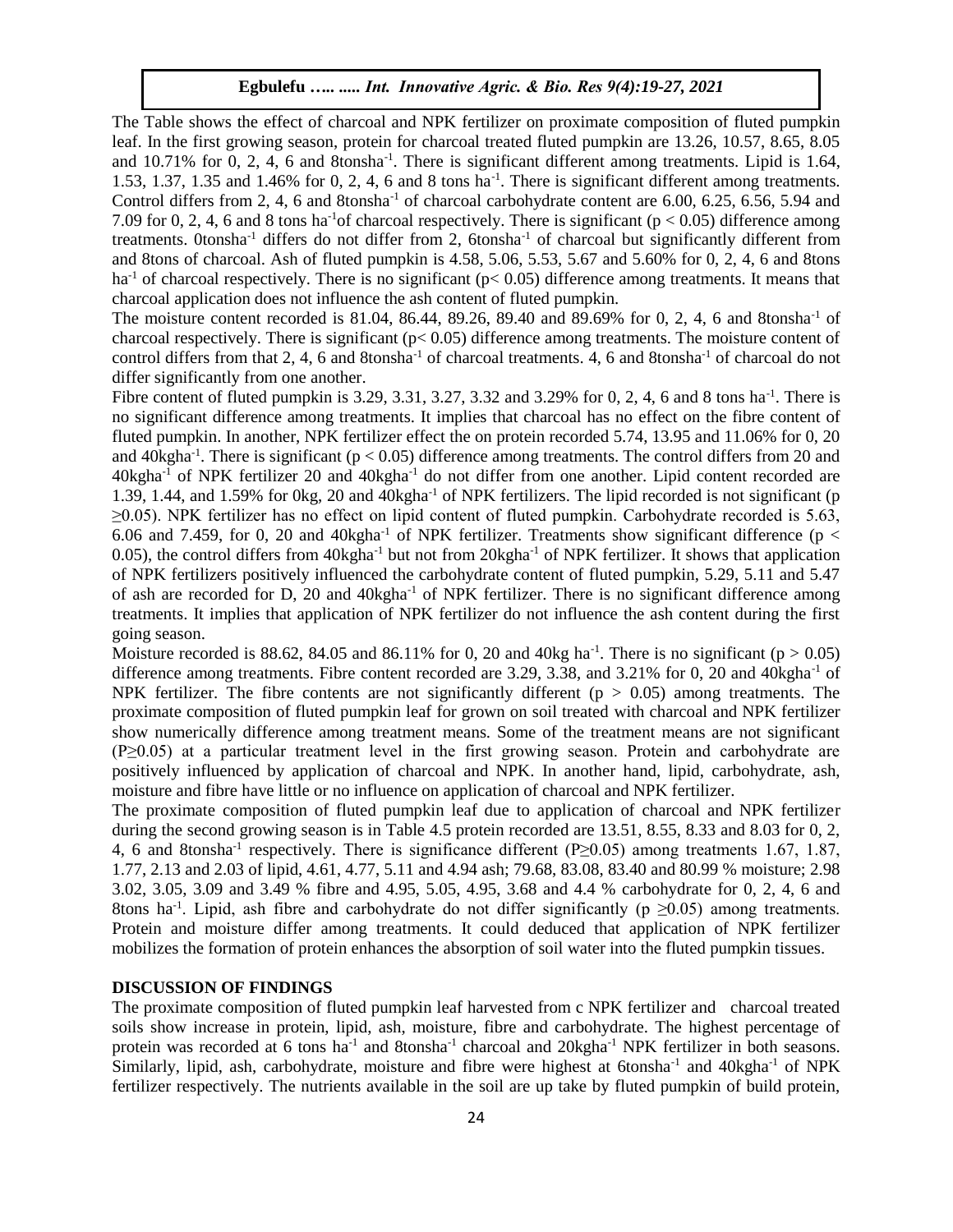lipid, ash, moisture, fibre and carbohydrate. The variations in amount of protein, lipid, ash moisture, fibre and carbohydrate among NPK and charcoal blend treated soils are due to the constituent substances in them. The seasons of planting also account for their variations in proximate composition.

These results are in consonant with the findings reported by Akanbi, (2006) that fluted pumpkin leaf is rich is protein (79%) and fat 18%. The results are in tandem with Ameo *et al.* (20O8) who reported that fluted pumpkin is rich in essential amino acid. The results are in consonant with Nwite *et al. (*2013) who reported that NPK or combined with some organic (rice husk, brand, ash and poultry) enhanced the nutrient composition of fluted pumpkin regardless of treatment at 6 to 10 weeks after planting.

Data on minerals, and Vitamins show increase in Ca, Na, P, Fe Mg and K as the quantity of charcoal and NPK fertilizer applied increased. The best result on these minerals was at 6tonsha<sup>-1</sup> and 40kgha<sup>-1</sup>. Increased in quantity of charcoal to 8tonsha<sup>-1</sup> negatively influence Na. this could be as a result of preferential discharge of K due to its high concentration in charcoal. Also the Vitamin A, C, Niacin and Chlorophyll show increase as the quantities of charcoal and NPK increased in both growing seasons. The highest results were obtained from fluted pumpkin, leaves from 6tonsha<sup>-1</sup> and 8tonsha<sup>-1</sup> of charcoal while that NPK fertilizer was highest at 40kgha<sup>-1</sup>. The nutrients content of charcoal and NPK fertilizers are essential building block for available Ca, Na, P, Fe, Mg, K Vitamin A, Vitamin C, Niacin and Chlorophyll.

These results are in tandem with the findings of Amao *et al*. (2018) that fluted pumpkin supply necessary nutrients like vitamins and minerals to aid balance diet. The results are also in consonant with the report of Agbede *et al.,* (2008). That fluted pumpkin leaf is of nutrients value and high leaf protein.

# **CONCLUSION**

From the results of analyzed data, the following conclusion was drawn; charcoal and NPK fertilizer positive influenced the physico-chemical properties of the soil that develop the plants vis-à-vis the fluted pumpkin leaf. The application 6tonsha-1 of charcoal and 40kgha-1 of NPK fertilizer as main and sub plot were the highest in growth parameter of fluted pumpkin. Application of 6tonsha<sup>-1</sup> of charcoal positively influenced the growth the fluted pumpkin  $20$ kgha<sup>-1</sup> and  $49$ kgha<sup>-1</sup> gave highest growth influence on fluted pumpkin. 6tonsha<sup>-1</sup> of charcoal and 40kgha<sup>-1</sup> of NPK gave the best result on proximate composition and characterization of fluted pumpkin leaf.

## **RECOMMENDATIONS**

The following recommendations are made

1. Proper management practices meant for fluted pumpkin should be upheld by farmers to enhance quality fluted pumpkin leaf

2. Farmer should choose nutrients sources that are of high quality to enhance the productivity of fluted pumpkin

3. There should be further study on effect of charcoal and NPK fertilizer on the fruit and seed yield of fluted pumpkin.

#### **REFERENCES**

- Agbede, T.M; Ojeniyi, S.O. and Adeyemo, A.J. (2008). Effect of poultry manure on soil physical and chemical properties, Agro I. (ED.), methods of soil Analysis part 3 chemical methods,  $2<sup>nd</sup>$  edition 1085 – 1121.
- Akanibi, W.B, Adebooye, C.o., Togun, A.O. Ogunrinde J.O., and Adeyeye S.A. (2006). Growth, herbage and seed yield and quality of Telfairia occidentalis quality as influenced by cassava and mineral fertilizer. *World Journal of Agricultural Science*. 3(4) 508 – 516.
- Amao, P.A., Amujoyegbe, B.J., Akinpelu, B.A., Ojo, O.E., Oyedele, D.J. and Amao I.O. (2018). Nutrient quality studies of fluted Pumpkin (*Telfaria occendentalis* Hook.F) leaves as influenced by fertilizer Microdosing and Micro –Dosing time *Asian Journal of Advances in Agricultural Research.* (4): 1 – 10.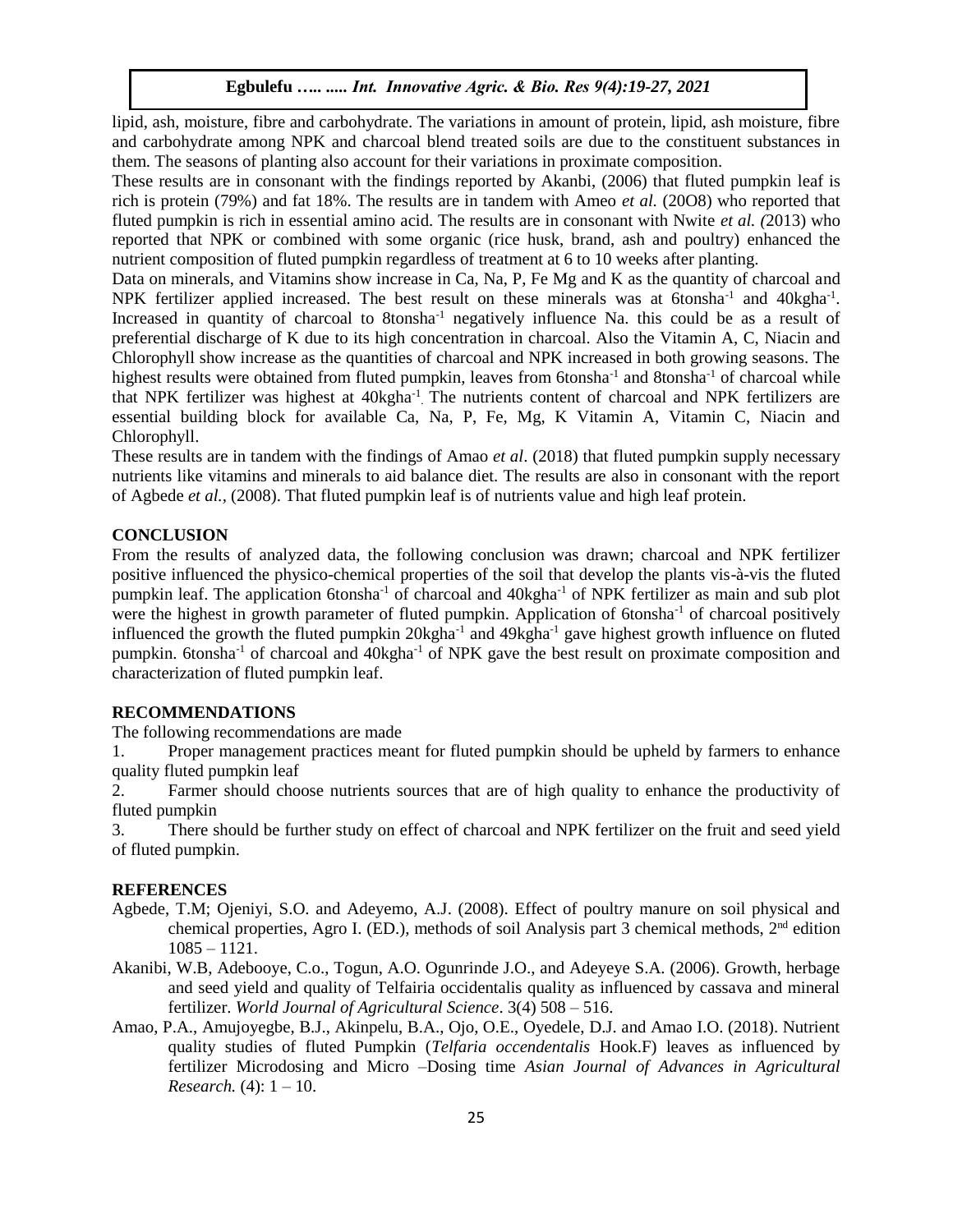- Glaser, B., Haumaier, L.M, Guggenberger,G. and Zech, W. (2001). The Terra preta' phenomenon: a model for sustainable agriculture in the humid tropics. Naturwissenschaften. 88(1), 37-41.
- Guoyin, T., Zhiling, Y., Zhilin, Y., and Xu, Y. (2012). Research progress of continuous cropping obstacles and control Approaches of Medicinal Plants (J). *Journal of Northwest Agriculture and Forestry University* (Natural Science Edition). 04:197-204
- Hou, H., Dong, K., Yang, Z; Dong, Y., Tang, L. and Zheng, Y. (2016).*Advances in Research on Mechanism of continuous cropping obstacle (J).soil*(06): 1068-1076.
- Kaur,T.Brar.B .S., Dhiilion, N (2008). Soil organic matter dynamics as affected by long term use of organic and inorganic fertilizer under maize-wheat cropping system. *Nutrient Cycle ,Agroecosystem* 81;59-69.
- Keller, M. (2017).How to use charcoal as fertilizer. Available at www charcoal asfertilizeruse.com. Retrieved on November 20<sup>th</sup> 2019
- Ketterings, Q. &Bigham, J.M.( 2002). Soil color as an indicator of slash and burn fire severity and soil fertility in Sumatra, Indonesia, soil Sic. Soc. AmJ 64:1826 – 1833
- Laird, D.A, Fleming, P.M Davis, D.D., Horton, R.., Wang, b. and Karlen, D.L. (2001).*Impact of biochar amendments on the quality of a typical Midwestern agricultural soil*. Geoderma 158(3-4); 443- 449.
- Major, J. Steiner, C., Downie, A.mLehmann,J. (2009) Biochar effects on nutrient leaching. In Biochar for environmental management, science and technology.(Eds J. Lehmann, S. Joseph); 271- 288.Earthscan; London.
- Maller, A., Razende, R; Freitas, P.S.L, Hara A. T., Oliveira, A.M. (2013). Comparison between leaf area predictive models using Zucchiru,Var. Novita Plus. Encyclopedia Biosfera. 9(17): 17 – 81
- Ndo,E; Agbede, O.O. and Dauda, N.S.(2010); Growth and yield Response of cotton (*Gossypium rospp*) to varying levels of nitrogen and phosphorous Fertilization in southern Guinea savanna Zone, Nigeria . PAT December 6(2): 119 – 125.
- Nashio, M. and Okaw, S. (1991).Stimulation of the growth of alfalfa and infection of roots with indigenous vesicular-arbuscular mycorrhizal fungi by the application of charcoal. Bulletin of the national Grassland Research Institute 45: 61-71.
- Nwike, I. A. (2013). Effect of tillage practices and wood ash on soil properties and yield of castor (Ricinus communis) on utisoli Abakaliki south east Nigeria Ph.D *Thesis* . Ebony State University, Abakaliki, Nigeria. 80-90.
- Nweke,I A (2019). Ash and charcoal their influence on soil quality and crop production. International Journal of Agricultural & Agribusiness. 4,1; p7-18
- Nweke,I.A(2017).Influence of wood charcoal from chlorophera excels on soil properties and yield components of maize .*Journal of soil science &Environment.*8,1;11-16.
- Ogawa, M. and Okimori, Y. (2010). Pioneering works in biochar research, Japan. Australian. *Journal of soil Research*, 48; 489-500.
- Ogbonna, P.E.(2008). Effects of combined application of organic and inorganic fertilizers on fruit yield of eggplant *(Solanum melongena*). Pro 42ndAnnua conf. Agricultural society of Nigeria (ASN) October 19 – 23: 236 – 250.
- Oke, O.F. (2015). Leaf Area Development and vine Growth of *Telfairia occidentalis* (Hook. F) In Response to plant spacing and liquid cattle manure. *Journal of agriculture and Veterinary science*  $8(12)$  05 – 10
- Oloyede, F.M., Agbaje, G.O. and Obisesan, I.O. (2013).Effect of NPK Fertilizer on fruit yield and yield components of pumpkin (*Cucurbita pepo* Linn.)African Journal of Food, Agriculture, Nutrition and Development. 13(3): 7755-7771
- Purakayastha,T.J.Rudrappa,L. Singh, D. Swarup, A. Bhadraray,S .(2008).Long term impact of fertilizer on soil organic carbon pools and sequestration rates in maize-wheat –cowpea cropping system.*Geoderm*144, 370-378.